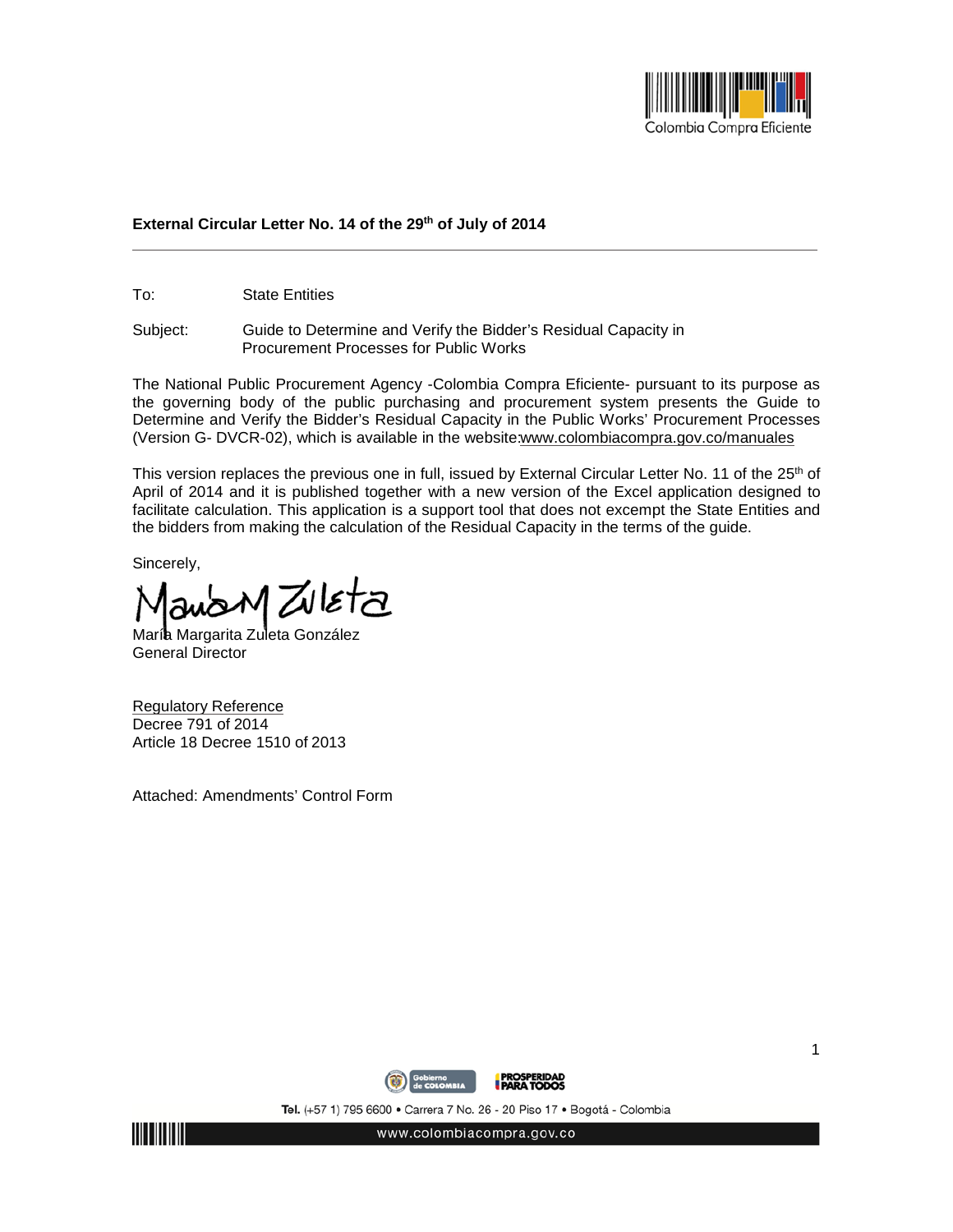

## **Guide to Determine and Verify the Bidder's Residual Capacity in the Public Works Procurement Processes**

## **Amendments' Control Form**

Final Version: Version 1 of the 25th of April of 2014

Amended Version: Version G-DVCR-02 of the 29th of July of2014

| <b>Location in the Modified Version</b> | <b>Description</b>                                                                                                                                                                                                                                                                                                                                |
|-----------------------------------------|---------------------------------------------------------------------------------------------------------------------------------------------------------------------------------------------------------------------------------------------------------------------------------------------------------------------------------------------------|
| Heading, Guide's title                  | Includes the new version number (G-DVCR-02)                                                                                                                                                                                                                                                                                                       |
| Section II                              | Includes in the primer paragraph the expression "or prepayment" after the<br>expression "advanced payment"                                                                                                                                                                                                                                        |
| Section II                              | Includes in the first formula that corresponds to the Residual Capacity<br>of the Procurement Process the expression "or prepayment" after the<br>expression "advanced payment"                                                                                                                                                                   |
| Section II                              | Includes in the second paragraph the expression "or prepayment" after<br>the expression "advanced payment"                                                                                                                                                                                                                                        |
| Section II                              | Includes in the second formula that corresponds a la Residual Capacity<br>of the Procurement Process of execution higher than 12 months the<br>expression "or prepayment" after the expression "advanced payment"                                                                                                                                 |
| Section IV, B                           | The expression "of" is suppressed from the first line of the third<br>paragraph before the expression "of the"                                                                                                                                                                                                                                    |
| Section IV, E                           | In the first paragraph of the Section the expression "and" before the<br>numeral (iv) is deleted and includes in the list: "; (v) if the contract is<br>suspended and, if so, the date of suspension"                                                                                                                                             |
| Section IV, E                           | Includes in the example's description table the line: "Is it suspended?"<br>and in the answer column the expression "No"                                                                                                                                                                                                                          |
| Section IV, E                           | The following wording is inserted before the final paragraph: "If a contract<br>is suspended, the calculation of the Balance of the Contract Being<br>Performed of said contract must be figured out assuming that performance<br>of what is yet to be executed will start on the date in which the offer of the<br>Procurement Process is made." |
| Section IV, E                           | The expression "by" is inserted in the last paragraph so the second phrase<br>of the paragraph reads: "The foregoing because the Contractor's capacity<br>to carry out new works is affected by both public and private contracts."                                                                                                               |
| <b>Section VIII</b>                     | In the first paragraph the expression "or prepayment" is inserted after the<br>expression "advanced payment"                                                                                                                                                                                                                                      |
| Section VIII                            | In the table "Information of the Procurement Process" the expression "or<br>prepayment" is inserted after the expression "advanced payment"                                                                                                                                                                                                       |
| Section VIII                            | In the subtitle of "Bidder", a numbering error is corrected and now reads<br>as follows: "Bidder's Information: This button presents a form specifying<br>the bidder's name and indication of whether or not it is a plural bidder"                                                                                                               |



Tel. (+57 1) 795 6600 · Carrera 7 No. 26 - 20 Piso 17 · Bogotá - Colombia



www.colombiacompra.gov.co